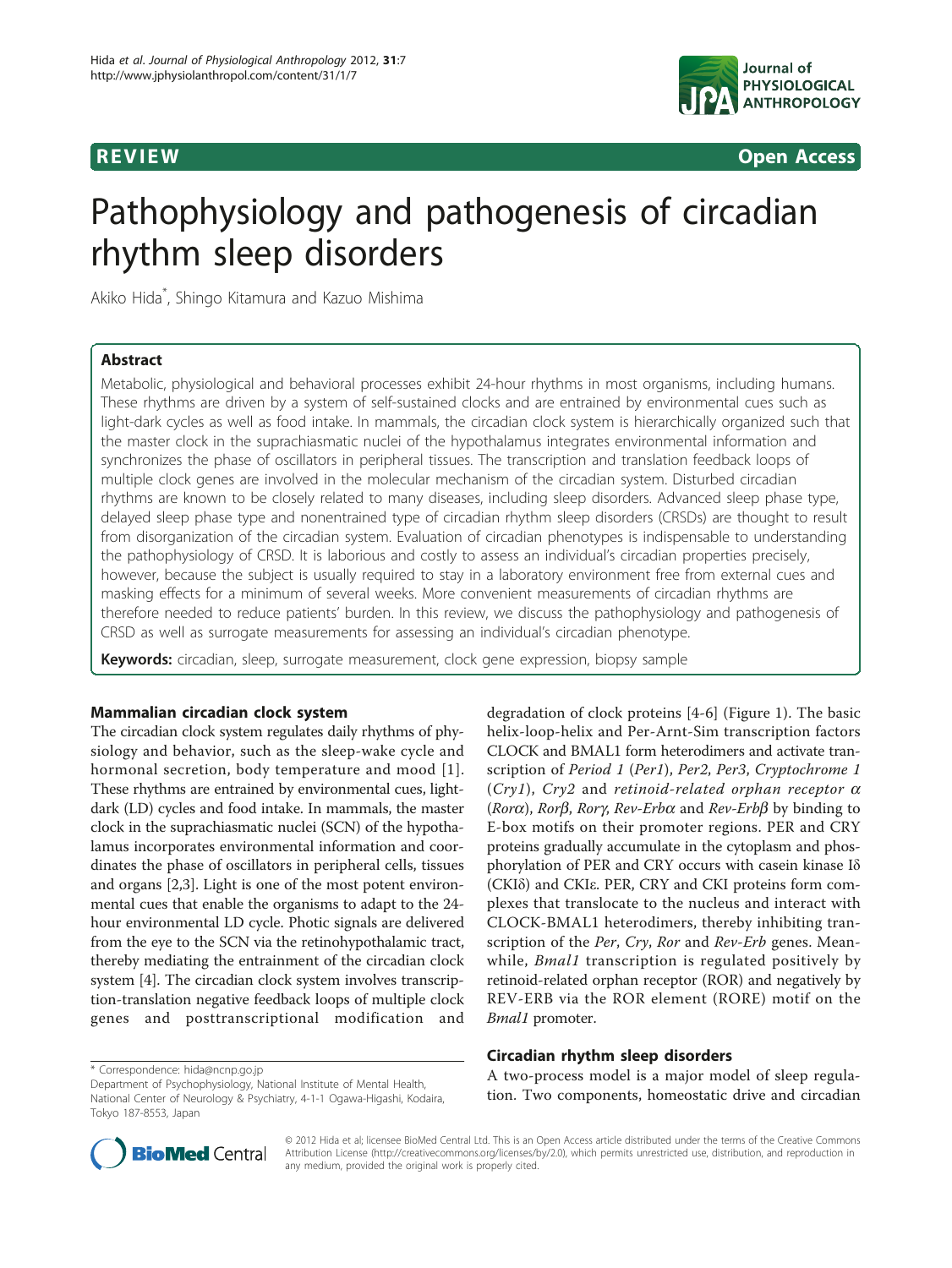<span id="page-1-0"></span>

drive, interact with each other and regulate the sleepwake cycle [[7\]](#page-4-0). The sleep-wake cycle is controlled by sleep homeostasis. The desire to sleep increases gradually with extended wakefulness and decreases during sleep. Additionally, sleep and wakefulness occur in turn, and the timing of their occurrence is controlled by the circadian clock system. Circadian rhythm sleep disorders (CRSDs) are defined by a persistently or recurrently disturbed sleep pattern. CRSD is attributed etiologically to alterations of the circadian timekeeping system and/or a misalignment between endogenous circadian rhythm and exogenous factors that affect sleep timing [[8](#page-4-0)]. The intrinsic circadian period  $(τ, the free-running period of)$ circadian rhythms in the absence of external cues) is considered to be a critical factor in the pathophysiology of CRSD [\[9,10\]](#page-4-0).

# Familial advanced sleep phase type

Familial advanced sleep phase type (FASPT) is an autosomal dominant genetic disease characterized by extremely early involuntary sleep timing. A missense mutation in the PER2 gene has been identified in a large pedigree with FASPT. This mutation caused a change from serine to glycine at amino acid 662 (S662G) located in the CKIε binding domain of the PER2 protein and resulted in decreased PER2 phosphorylation [[11](#page-4-0)]. Transgenic mice carrying the mutant S662G PER2 gene showed a shorter free-running period,  $\tau$  [[12\]](#page-4-0). In addition, a missense mutation in the  $CKI\delta$  gene was found in another FASPT pedigree. The substitution of threonine with alanine at amino acid 44 of CKIδ reduced enzymatic activity of CKIδ, leading to decreased phosphorylation level of PER2, a target of CKI [[13\]](#page-4-0). The CKIδ T44A mutation shortened τ, as well as the PER2 S662G mutation, in mice. It was previously proposed that decreased phosphorylation of PER2 stabilizes the PER2 protein, thereby enhancing nuclear accumulation of PER2 and leading to a shorter circadian period. Recent studies, however, have shown that decreased PER2 phosphorylation enhances destabilization of PER2 by increasing turnover and degradation of PER2 [\[14,15](#page-4-0)]. These findings suggest that the shortening of τ observed in the FASPT models results from enhanced turnover of nuclear PER2 caused either by increased degradation or by reduced nuclear retention. FASPT patients have been reported to have a shorter period of physiological rhythms [[16](#page-4-0)]. Several studies have indicated that the phosphorylation status of circadian clock proteins plays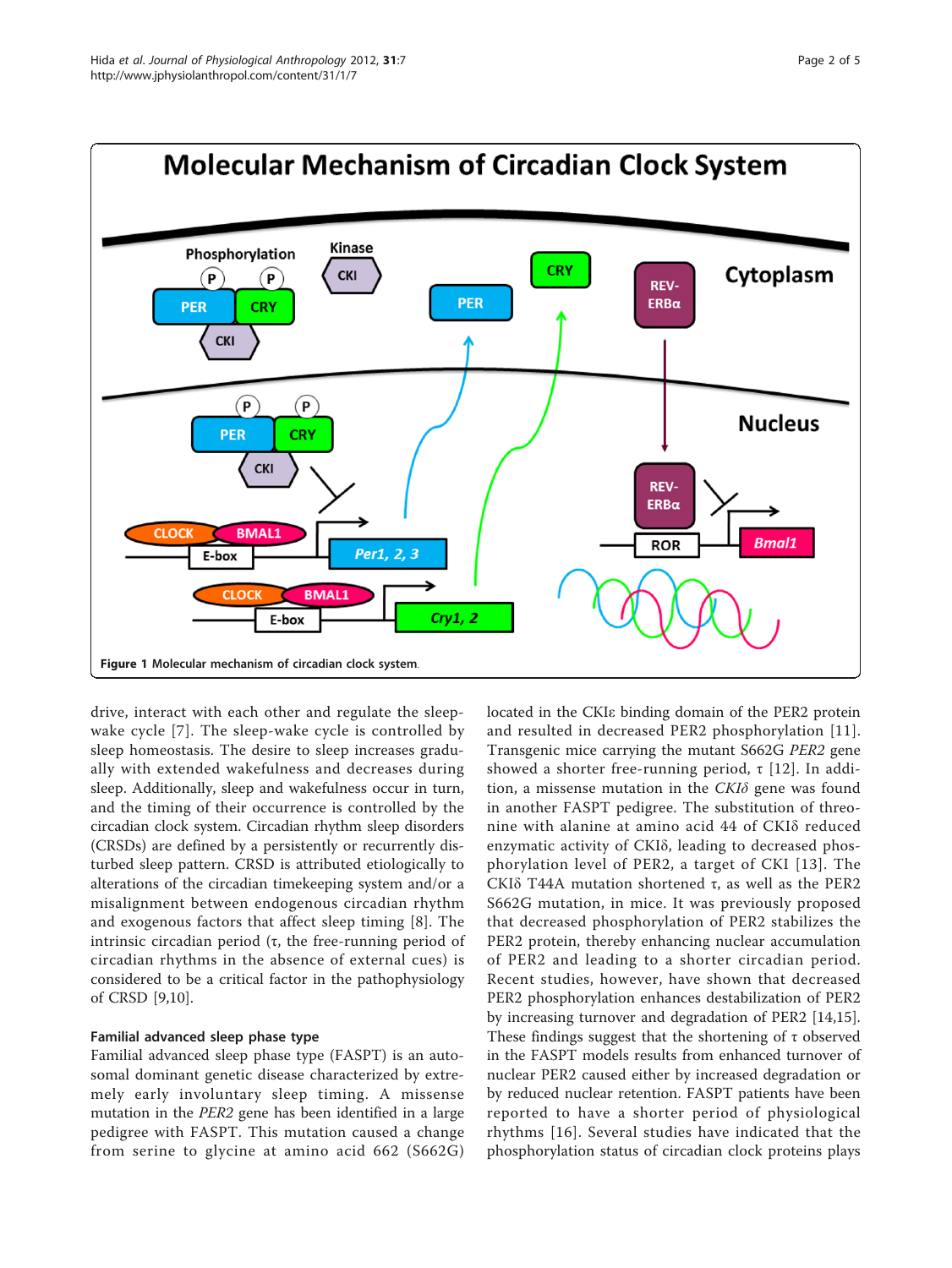a critical role in regulating circadian periods [[17](#page-4-0),[18\]](#page-4-0). Altered  $\tau$  seems to contribute to the pathogenesis of CRSD.

#### Delayed sleep phase type

Delayed sleep phase type (DSPT) is characterized by the inability to fall asleep and awaken at a desired time, leading to significantly later sleep onset and wake times. The pathophysiology of DSPT is attributed to longer τ, misaligned phase relationship between endogenous clock and sleep-wake cycles, reduced photic entrainment and/or altered sleep homeostasis. The human PER3 gene has multiple missense polymorphisms that cause amino acid substitution and a variable number tandem repeat (VNTR) polymorphism that encodes either four or five copies of eighteen amino acids [[19](#page-4-0)]. Association studies have shown that the longer allele (five copies) in PER3 VNTR polymorphism  $(PER3^5)$  is associated with extreme morning preference and that the shorter allele (four copies) is associated with extreme evening preference and DSPT [[20\]](#page-4-0). PER3<sup>5</sup> homozygotes have been reported to show increased slow-wave sleep in non-rapid eye movement sleep and  $\theta/\alpha$  activity during wakefulness compared to homozygotes for  $PER3<sup>4</sup>$  [[21\]](#page-4-0). These results suggest that the PER3 polymorphism may be linked to homeostatic regulation of human sleep. The mouse Per3 gene was thought to be dispensable for circadian rhythm, as PER3-deficient mice did not show altered expression patterns of circadian clock genes in the SCN or altered behavioral rhythm [[22\]](#page-4-0). However, PER3-deficient mice have recently been reported to have a shorter τ and advanced phase of Per1 rhythm in peripheral tissues compared to wild-type mice. The results suggest that Per3 may play a role in regulating circadian rhythms in the periphery [\[23\]](#page-4-0). Another group has found that PER3 deficient mice had a lower light sensitivity and suggested that Per3 may be involved in the light input pathway [[24](#page-4-0)]. These findings imply that the function of the PER3 gene may contribute to the interaction between the circadian system and sleep homeostasis.

### Nonentrained type (free-running type)

Nonentrained type is characterized by sleep timing that occurs with a 30-minute to 1-hour delay each day. Nonentrained sleep-wake patterns are usually observed in totally blind people [[25-27\]](#page-4-0), whereas the nonentrained patterns are rarely observed in sighted people. It is likely that blind individuals have free-running rhythms due to the loss of photic reception (photic entrainment). Because the  $\tau$  in humans is not extensively longer than 24 hours (average  $\tau = 24.18$  hours) [\[28\]](#page-4-0) and sighted people are capable of perceiving photic signals, impaired photic entrainment as well as prolonged  $τ$  may underlie the pathophysiology of sighted patients with the nonentrained type.

#### Evaluation of individual circadian phenotypes

FASPT, DSPT and nonentrained type of CRSDs are thought to result from malfunction and/or maladaptation of the circadian system. Evaluation of an individual's circadian phenotype is indispensable to understanding the pathophysiology of CRSD. Individual subjects are required to stay in a laboratory environment free from external cues during a couple of weeks' time to assess circadian rhythms precisely [[28](#page-4-0)-[30\]](#page-4-0). First, rhythmic characteristics of physiological functions (core body temperature, plasma melatonin and plasma cortisol levels) are measured to estimate individual circadian phases. Blood samples are collected over a 40-hour period under constant routine (CR) conditions where masking effects (for example, physical movement, food intake, ambient temperature and light intensity) are minimized (first CR). Next, patients undergo a 28-hour forced desynchrony (FD) protocol (9.33-hour sleep and 18.67 hour wake cycle) followed by a 40-hour CR (second CR). Individual circadian phases are assessed again during the second CR. The intrinsic circadian period, τ, is determined by the difference in circadian phase between the first and second CRs. As described herein, the CR and FD protocols are laborious and costly to perform in a clinical setting. More convenient measurements of circadian phenotypes are required to reduce the patients' burden.

## Surrogate measurements for assessing circadian phenotypes

Most cells in peripheral tissues as well as cells in the SCN are equipped with circadian clock components. Brown *et al.* developed a lentiviral luminescence assay system using biopsy samples to measure individual circadian rhythms in fibroblasts [[31](#page-4-0)]. Primary cells derived from skin biopsy samples were introduced with a circadian reporter: the *Bmal1* promoter-driven luciferase gene (*Bmal1-luc*). The luciferase activity under the control of the Bmal1 promoter showed robust daily rhythms in individual primary fibroblast cells. Bmal1-luc rhythms were monitored for several days, and rhythmic characteristics of the luminescence rhythms were evaluated. Independently, we measured clock gene expression in primary fibroblast cells established from individual skin biopsies and observed robust Bmal1-luc rhythms (Figure [2\)](#page-3-0). Brown et al. found that extreme morning types had shorter periods of fibroblast rhythms compared to extreme evening types [[32\]](#page-4-0). Furthermore, they compared the period length of fibroblast rhythms with that of physiological rhythms in the same subjects and observed a significant correlation between the two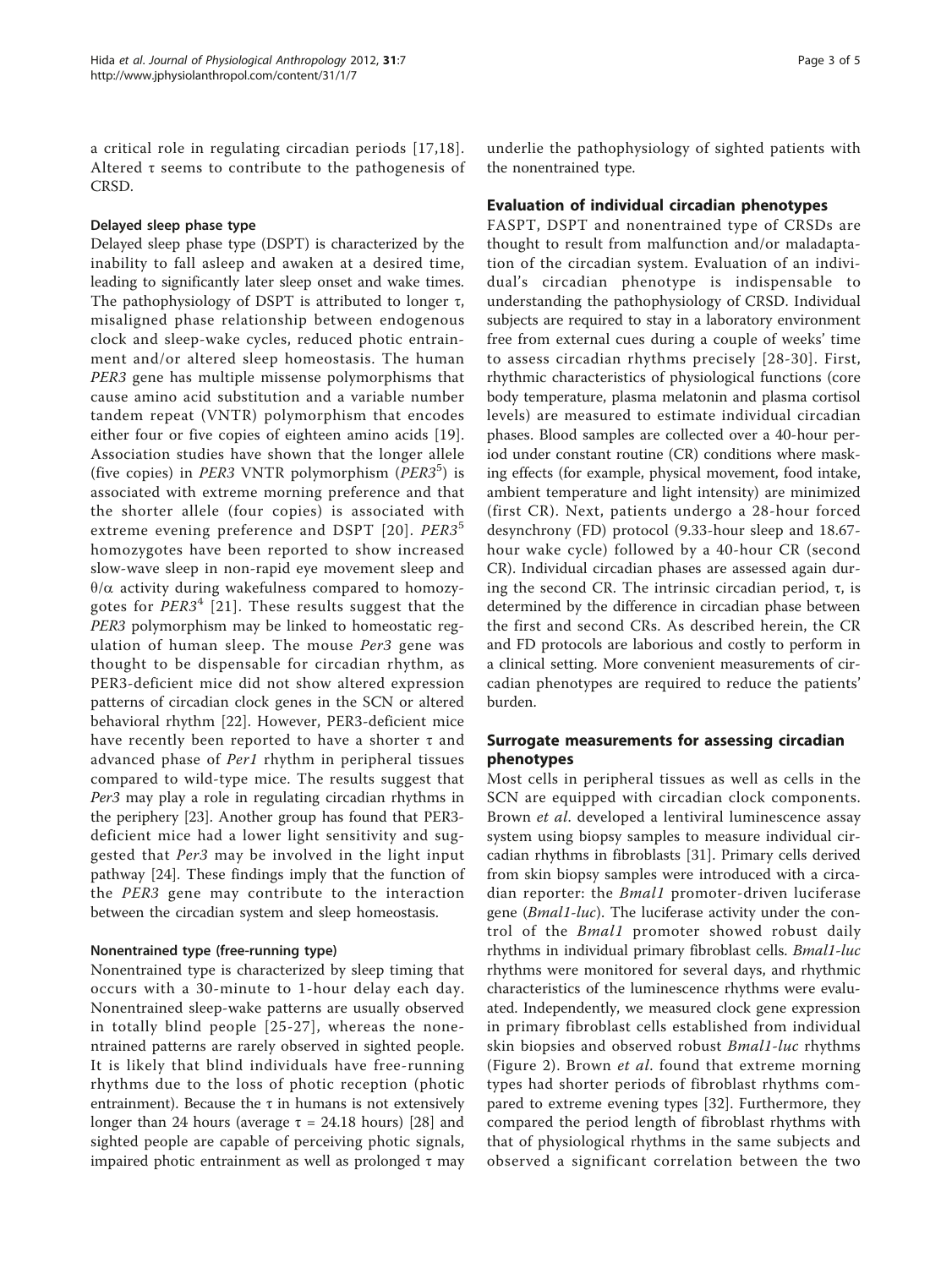<span id="page-3-0"></span>

rhythms. However, they did not observe long fibroblast periods in blind subjects, who had significantly longer physiological rhythms than sighted subjects [[33](#page-4-0)]. The prolonged physiological period observed in the blind subjects may be caused by their previous sleep-wake cycles under constant darkness. The unaltered fibroblast period may be attributed to experimental conditions. Although the reason for this discrepancy is not yet fully understood and further studies are required, surrogate measurements using fibroblast cells should be a powerful tool for assessing individual circadian properties.

#### Conclusions

Evaluation of circadian phenotypes is indispensable to understanding the pathophysiology and pathogenesis of CRSD. Because conventional protocols for examining individual circadian characteristics are laborious and costly, more convenient measurement methods are required in the clinical setting. The circadian reporter Bmal1-luc showed robust daily rhythms in primary fibroblast cells derived from individual skin biopsies.

The fibroblast rhythms are associated with chronotypes (morningness vs eveningness preference) and physiological rhythms. Surrogate measurements using fibroblast cells would be a powerful tool for the assessment of individual circadian properties and could lead to providing personalized medicine for CRSD.

#### Acknowledgements

This study was supported by Grants-in-Aid for Scientific Research from the Ministry of Education, Culture, Sports, and Technology of Japan and from the Ministry of Health, Labour, and Welfare of Japan. A part of this study is the result of "Understanding of molecular and environmental bases for brain health" carried out under the Strategic Research Program for Brain Sciences by the Ministry of Education, Culture, Sports, Science and Technology of Japan.

#### Authors' contributions

AH wrote the manuscript and performed circadian phenotyping. SK and KM edited the manuscript. All authors read and approved the final manuscript.

#### Competing interests

The authors declare that they have no competing interests.

Received: 8 February 2012 Accepted: 13 March 2012 Published: 13 March 2012